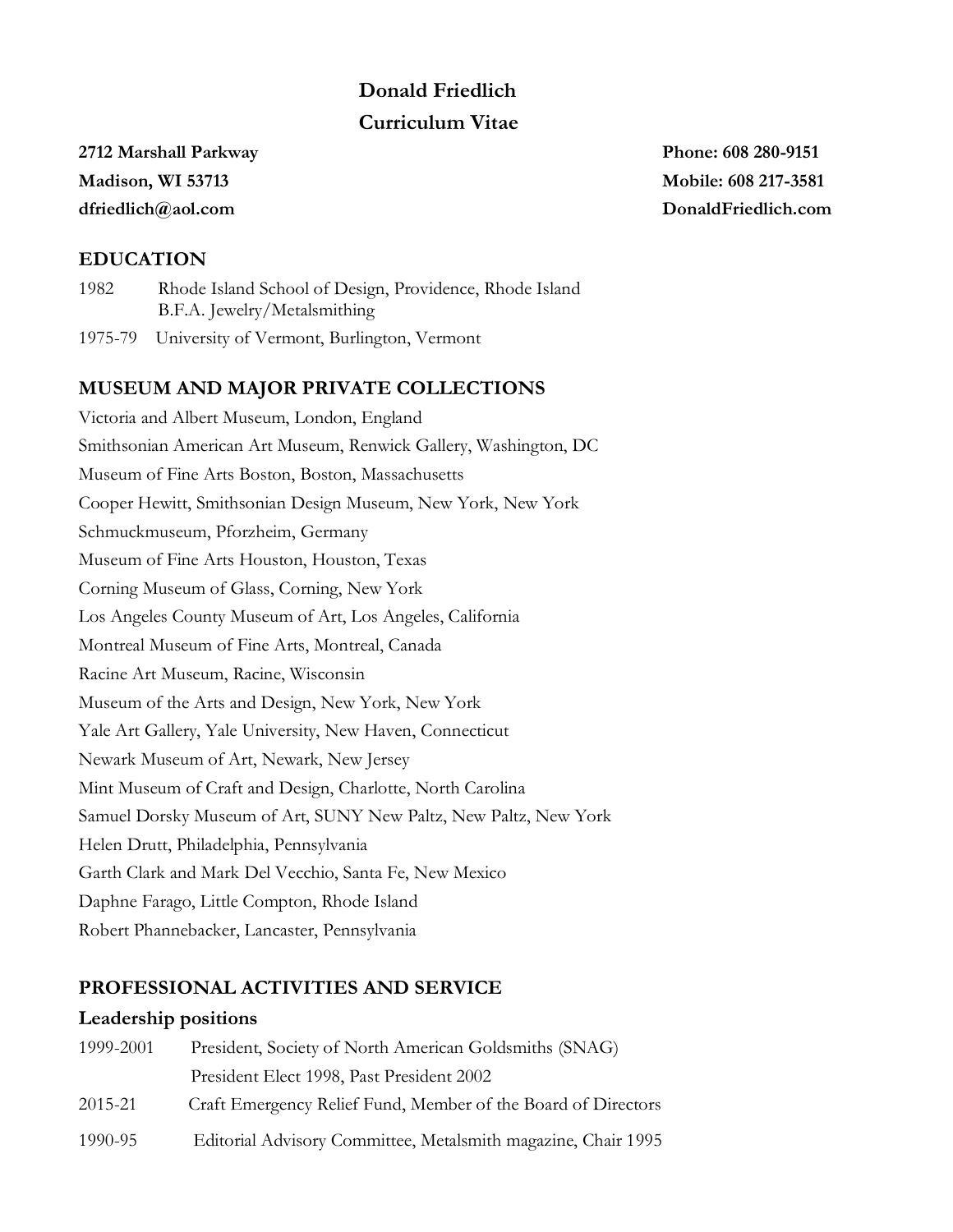# **Society of North American Goldsmiths Service**

| 2021-2024 | <b>SNAG Lifetime Achievement Award Committee, Member</b>                                                                                                                                                                                                                                                                                                                   |
|-----------|----------------------------------------------------------------------------------------------------------------------------------------------------------------------------------------------------------------------------------------------------------------------------------------------------------------------------------------------------------------------------|
| 2016      | <b>SNAG conference</b> , Asheville, NC, Keynote speaker                                                                                                                                                                                                                                                                                                                    |
|           | Twelve Voices in International Contemporary Jewelry, Bender Gallery, Asheville, NC,<br>Asheville SNAG conference exhibition, Curator                                                                                                                                                                                                                                       |
| 2013-5    | SNAG Educational Endowment Scholarship, Juror                                                                                                                                                                                                                                                                                                                              |
| 2011      | <b>Program Committee for Seattle SNAG conference</b> , a three-person panel selecting<br>speakers, largest conference in SNAG history, 1000 attendees                                                                                                                                                                                                                      |
|           | Spotlight Artists, Originated new conference feature for emerging artists and<br>worked with Program Committee members to launch it at the Seattle conference. Has<br>been part of all subsequent conferences.                                                                                                                                                             |
| 2010-12   | Trunk Show Organizing Committee, worked with other committee members to define and<br>launch new SNAG conference program that provided an opportunity for members to show<br>and sell their work and also raise money for SNAG.                                                                                                                                            |
| 2008      | The Creative Use of Industrial Processes, Savannah SNAG conference exhibition, Curator                                                                                                                                                                                                                                                                                     |
| 2006      | <b>Conference Program Committee</b> for Chicago SNAG conference, a three-person panel<br>selecting speakers. Second largest conference in SNAG history, 900 attendees                                                                                                                                                                                                      |
| 2003-10   | Professional Development Seminar: Conceived and directed program at SNAG<br>conferences aimed at every level of careers from students to professionals to provide<br>practical advice to facilitate making a living as a professional artist. Ran it alone for the<br>first four years and then with Harriette Estel Berman and Andy Cooperman for the last<br>four years. |
| 2003      | Society of North American Goldsmiths Annual Conference, San Francisco, CA,<br>Things That Make My Heart Beat Faster, Featured Speaker                                                                                                                                                                                                                                      |
|           | Society of North American Goldsmiths Annual Conference, American Studio Multiples,<br>Professional Development Seminar, Lecture                                                                                                                                                                                                                                            |
| 2000      | Metalsmith Magazine Editor Search Committee, Organizer and Member,<br>Hired Suzanne Ramljak                                                                                                                                                                                                                                                                                |
| 1999-2001 | SNAG Board Executive Committee, Chair                                                                                                                                                                                                                                                                                                                                      |
| 1998-2002 | SNAG Board Executive Committee, Member                                                                                                                                                                                                                                                                                                                                     |
| 1999-2000 | <b>SNAG Constitutional Revision Committee, Chair, Did a major overhaul of SNAG's</b><br>governing documents with Diane Falkenhagen.                                                                                                                                                                                                                                        |
| 1999-2000 | Advertising Director Search Committee, Chair, Hired new Ad salesperson for Metalsmith                                                                                                                                                                                                                                                                                      |
| 1999-2019 | <b>SOFA/SNAG Lecture Series</b> , Conceived and managed program at SOFA Chicago for<br>twenty years, as well as well as at SOFA NY while it ran. For Chicago, selected speakers<br>for three lecture slots each year, with one devoted to showcasing three emerging artists.                                                                                               |
| 1998      | <b>Executive Director Search Committee, Member, Hired SNAG's first Executive Director,</b><br>Dana Singer                                                                                                                                                                                                                                                                  |
| 1997      | <b>Metalsmith Exhibition in Print: Studio Multiples, Conceived and curated special issue</b><br>of Metalsmith with Bruce Metcalf, that focused for the first time on production work.                                                                                                                                                                                      |
| 1995      | Metalsmith Magazine Editorial Advisory Committee (EAC), Chair                                                                                                                                                                                                                                                                                                              |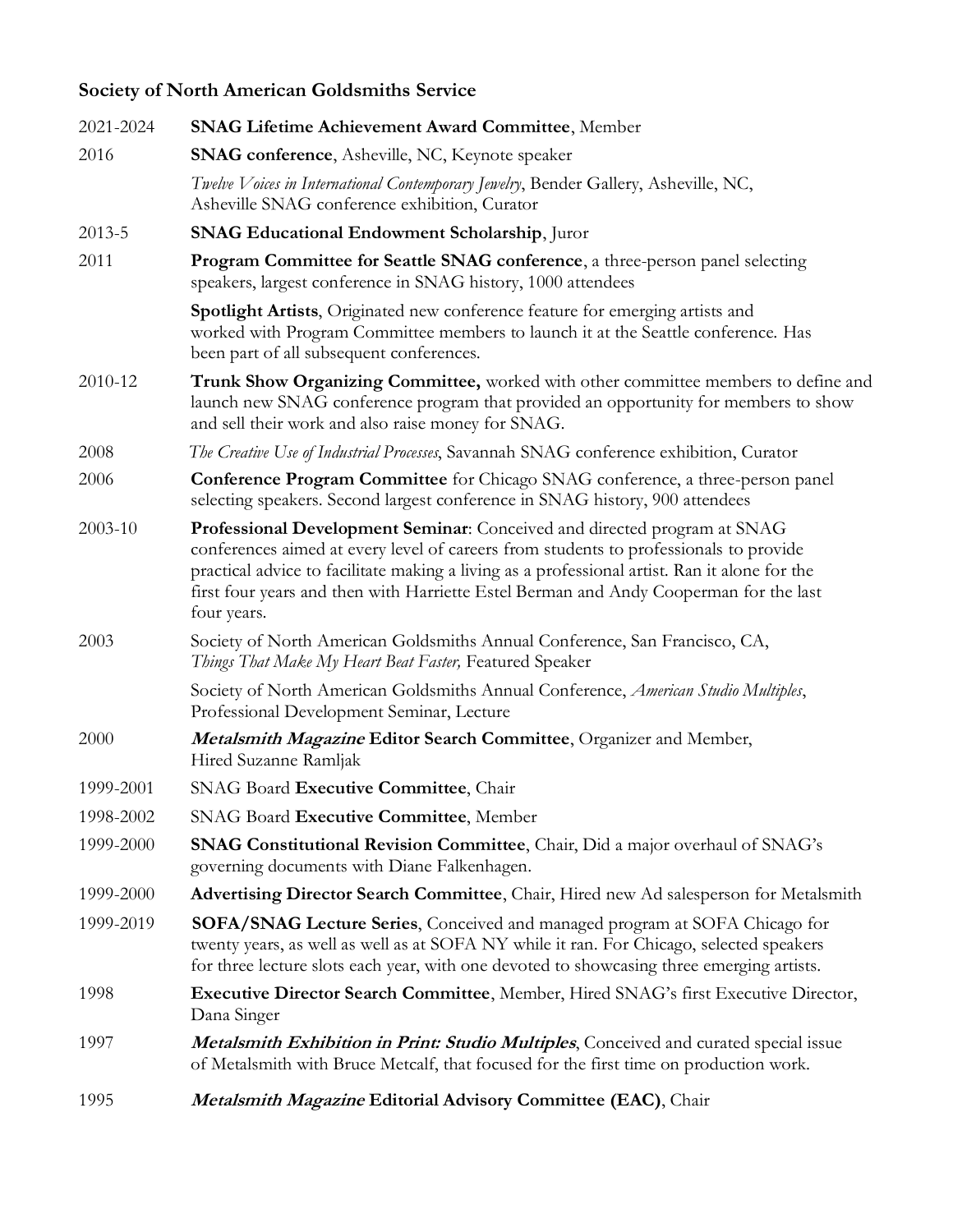| 1993      | Metalsmith magazine Exhibition in Print, Conceived and developed new SNAG<br>publication. Conceived with Bruce Metcalf and developed with Editor Frank Lewis, and EAC<br>members Bruce Metcalf, Kate Wagle, Susan Kingsley and Martha Glowacki  |
|-----------|-------------------------------------------------------------------------------------------------------------------------------------------------------------------------------------------------------------------------------------------------|
| 1992      | Metalsmith magazine Editor Search Committee, Member, Hired Frank Lewis                                                                                                                                                                          |
|           | Providence SNAG Conference Committee, Providence, Rhode Island, Member                                                                                                                                                                          |
|           | <b>Providence SNAG Conference</b> , jewelry industry tour organizer, made contact with twelve<br>companies in RI and arranged jewelry industry bus tours for all conference attendees                                                           |
| 1990-1994 | <b>Metalsmith Magazine Editorial Advisory Committee, Member, Brought many new</b><br>writers to the magazine and worked closely with Metalsmith editors on recommending<br>artists and topics to cover. Also, wrote articles from time to time. |
| 1989      | <b>SNAG Nominations and Elections Committee, Chair</b>                                                                                                                                                                                          |
| 1987-1989 | <b>SNAG Nominations and Elections Committee, Member</b>                                                                                                                                                                                         |
| 1986      | <b>SNAG Annual Conference</b> , Flagstaff, AZ, American Jewelers: The Next Generation,<br>Lead featured speaker                                                                                                                                 |

### **Innovations and Contributions to Field as SNAG President**

**The Art of Gold:** National exhibition touring to nine museums (conceived exhibition concept with Bruce Metcalf), Curator: Michael Monroe, tour managed and fully funded by ExhibitsUSA. Sole fundraiser for the exhibition catalog (\$18,000).

**3-M Innovative Tools for Personal Use:** National competition and exhibition offering \$16,000 in awards provided by 3-M Corporation (led by Anne Hollerbach) (2002)

**Sienna Gallery Emerging Artist:** (2001-present) Worked with Sienna Patti to facilitate program development and launch

**Annual SNAG Awards of Excellence** for jewelers and metalsmiths exhibiting at American Craft Council Show at Baltimore: (2001-2004) Conceived Program

**SNAG Conference Connections Room:** (now called the Education Resource Room) to bring together educational institutions and students at the SNAG conference so perspective students could learn about and meet the faculty from schools ranging from workshops to MFA programs. (2000-present) Conceived and launched program that has been part of conferences ever since.

**The SNAG Student Portfolio Reviews:** at conferences (with Jan Baum) (commencing 2000) Conceived program to bring together gallery owners and established artists to give feedback to emerging artists and students.

**Art Jewelry Forum Emerging Artist Award:** (2000-present) Worked with AJF leadership to facilitated program development and launch

**Technical Articles added to SNAG News:** SNAG's newsletter (commencing 2000) Conceived and launched program, paid for a new Technical Editor by cutting SNAG News from six issues a year to five.

**Reworked production schedules for Metalsmith and SNAG News:** (2000) The production schedule for Metalsmith had been out of balance since the addition of the Exhibition in Print in 1993 and had never been coordinated with SNAG News. Evening out the schedule would mean that members would get ten mailings from SNAG a year (5 Metalsmiths and 5 SNAG News) with one publication from SNAG arriving every five weeks, so members would feel more connected to the organization. Evening out the schedule was also better for advertising sales in Metalsmith and better for the workflow of the graphic designers and editor.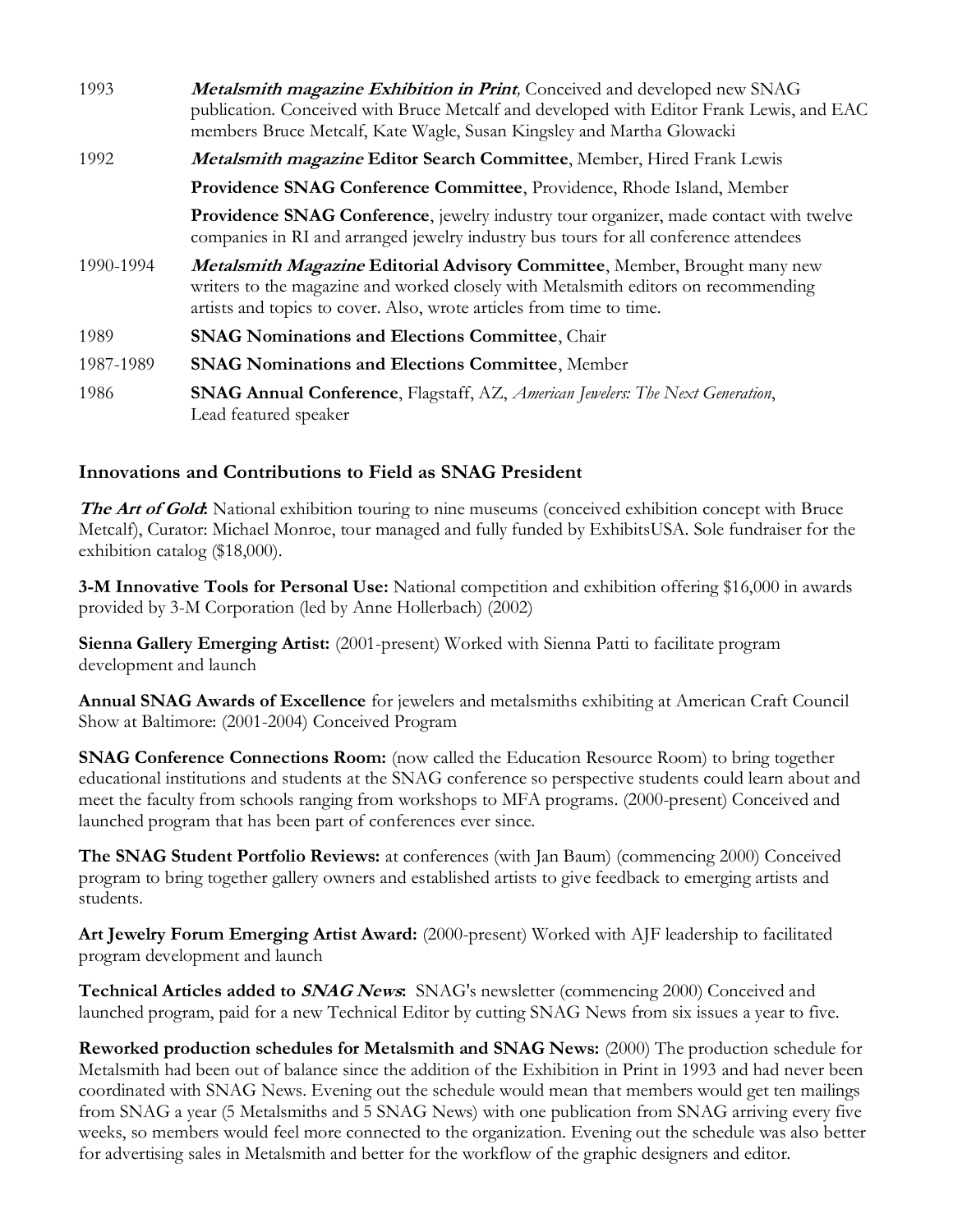**SNAG Education Dialogue Series:** to encourage productive conversations about critical issues among educators at the SNAG conference, Facilitated program development by Sharon Church

**SNAG Website:** (proposed 1998, commenced development 1999) First SNAG website, Edited all content with Bruce Metcalf and Allora Doolittle

**SNAG Constitution:** chaired a committee that did a major overhaul of SNAG's governing documents (1999-2000), with Diane Falkenhagen

**Advertising sales in Metalsmith:** Hired new advertising sales director with Dana Singer. Was able to raise annual ad sales from \$150,000 to \$250,000 while lowering the commission rate paid for sales from 33.3% to about 20%, improving the profit margin substantially.

### **Other Service**

- 2014 James Renwick Alliance Chrysalis Award, Conceived program and developed emerging artist award with James Renwick Alliance President Gigi Huberman. Launched in 2015
- 1984 New Material Developed, worked with the RI jewelry industry to develop a new jewelry material now widely used and contributed to the field: 18k gold/sterling bi-metal

## **SOLO AND FEATURE EXHIBITIONS**

- 2016 Reinstein Ross Gallery, New York, NY
- 2014 James Watrous Gallery, Madison, WI
- 2013 Jewelerswerk Galerie, Washington, DC
- 2010 Hyart Gallery, Madison, Wisconsin
- 2009 Villa Bengel, Idar-Oberstein, Germany
- 2007 Gallery Loupe, Montclair, New Jersey
- 2003 Tercera Gallery, Palo Alto, California
- 2001 Sybaris Gallery, Royal Oak, Michigan
- 2000 Sienna Gallery, Lenox, Massachusetts
- 1998 University of Iowa Museum of Art, Iowa City, Iowa *Donald Friedlich: Jewelry from 1986-1998* (catalog) Sybaris Gallery, Royal Oak, Michigan

Objects of Desire, Louisville, Kentucky

- 1997 Nancy Sachs Gallery, St. Louis, Missouri Shaw Gallery, Northeast Harbor, Maine
- 1996 Miller Gallery, New York, New York
- 1995 The Flying Shuttle Gallery, Seattle, Washington
- 1991 Owen Patrick Gallery, Philadelphia, Pennsylvania
- 1990 Garth Clark Gallery, New York, New York
- 1988 Concepts Gallery, Palo Alto, California
	- The Elements, Greenwich, Connecticut
- 1987 Quadrum Gallery, Chestnut Hill, Massachusetts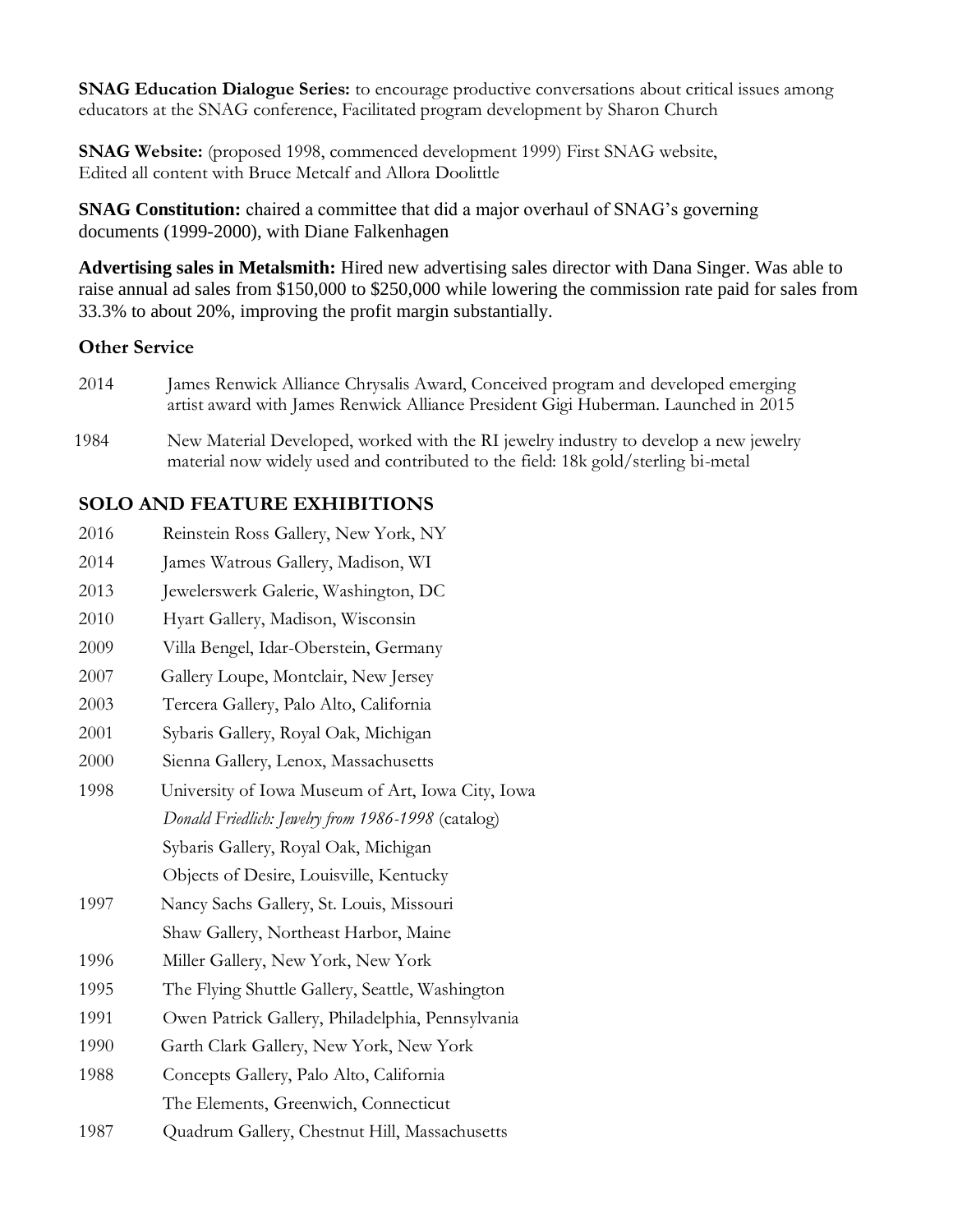- 1986 Elaine Potter Gallery, San Francisco, California
- 1985 The Hand and the Spirit Gallery, Scottsdale, Arizona
- 1984 Convergence, New York, New York

## **SELECTED GROUP EXHIBITIONS**

| 2020 | Friedrich Becker Prize, Finalist, Stadtmuseum, Düsseldorf, German Goldsmiths' House, Hanau, Germany                                        |
|------|--------------------------------------------------------------------------------------------------------------------------------------------|
|      | Peculiar Settings, Pistachios Gallery, Chicago, IL                                                                                         |
|      | Site Effects, Bayrischer Kunstgewerbeverein (BKV Gallery), Munich, Germany                                                                 |
|      | DUMA Second Craft Invitational, Dubuque Museum of Art, Dubuque, IA                                                                         |
| 2019 | Beijing International Jewelry Exhibition, Beijing, China (catalog)                                                                         |
|      | 4 <sup>th</sup> Triple Parade Biennial for Contemporary Jewellery, How Design Center, Shanghai, China, (catalog)                           |
|      | Cheongju International Craft Competition, Cheongju, Korea, Finalist, (catalog)                                                             |
|      | Southwestern Influence on American Craft, Museum of Fine Arts Houston, Houston, TX                                                         |
|      | Think Small: Glass Miniatures, Bilk Gallery, Canberra, Australia                                                                           |
|      | SOFA Chicago, Chicago, IL, Galerie Noel Guyomarche                                                                                         |
|      | Six Years Smitten, Form and Concept Gallery, Santa Fe, NM                                                                                  |
|      | Mastery of Jewelry and Metalsmithing: Irresistible Offerings, Chicago SNAG conference, Gallery 2052,<br>Chicago, IL, Curated by Gail Brown |
|      | Paper, Purpose, Process, Chicago SNAG conference exhibition, Chicago, IL, curator Kiff Slemmons                                            |
|      | Arm Candy: Food as Jewelry, ACCI Gallery, Berkeley, CA, curated by Carolyn Tillie                                                          |
| 2018 | Pretty on Pink, Schmuckmuseum, Pforzheim, Germany, Curated by Cornelie Holzach                                                             |
| 2017 | Gifts from the Susan Grant Lewin Collection, Cooper-Hewitt, Smithsonian Design Museum,<br>New York, NY                                     |
|      | Wearable Expressions 7 <sup>th</sup> International Juried Exhibition, Palos Verde Art Center, Rancho<br>Palos Verdes, CA                   |
| 2016 | Schmuck 2016, Internationale Handwerkmesse, Munich, Germany                                                                                |
|      | The Studio at Twenty, Corning Museum of Glass, Corning, NY                                                                                 |
|      | An Exuberance of Color in Studio Jewelry, Tansey Contemporary, Santa Fe, NM (digital catalog).                                             |
|      | Twelve Voices in International Contemporary Jewelry, Bender Gallery, Asheville, NC                                                         |
| 2015 | SOFA Chicago, Hedone Gallery, Chicago, IL                                                                                                  |
|      | Glass Weekend, Hedone Gallery, Creative Glass Center of America, Wheaton, NJ                                                               |
| 2013 | Shift, Grunwald Gallery of Art, Indiana University, Bloomington, IN                                                                        |
|      | Miraposa, Amaranto Galerie, Barcelona, Spain                                                                                               |
|      | Glass Dreams, Pole Bijou, Baccarat, France                                                                                                 |
|      | Minimal to Bling, Society of Arts and Crafts, Boston, MA                                                                                   |
|      | Glass Beads Now, Exhibit A Gallery, Corning, NY                                                                                            |
| 2012 | Inauguration, Design Centrum Kielce, Kielce, Poland (catalog)                                                                              |
|      | Cutting Edge: RAM Explores Contemporary Glass Jewelry, Racine Art Museum, Racine, WI                                                       |
| 2011 | Open Mind: International Metal Art, Sungkok Art Museum, Seoul, Korea                                                                       |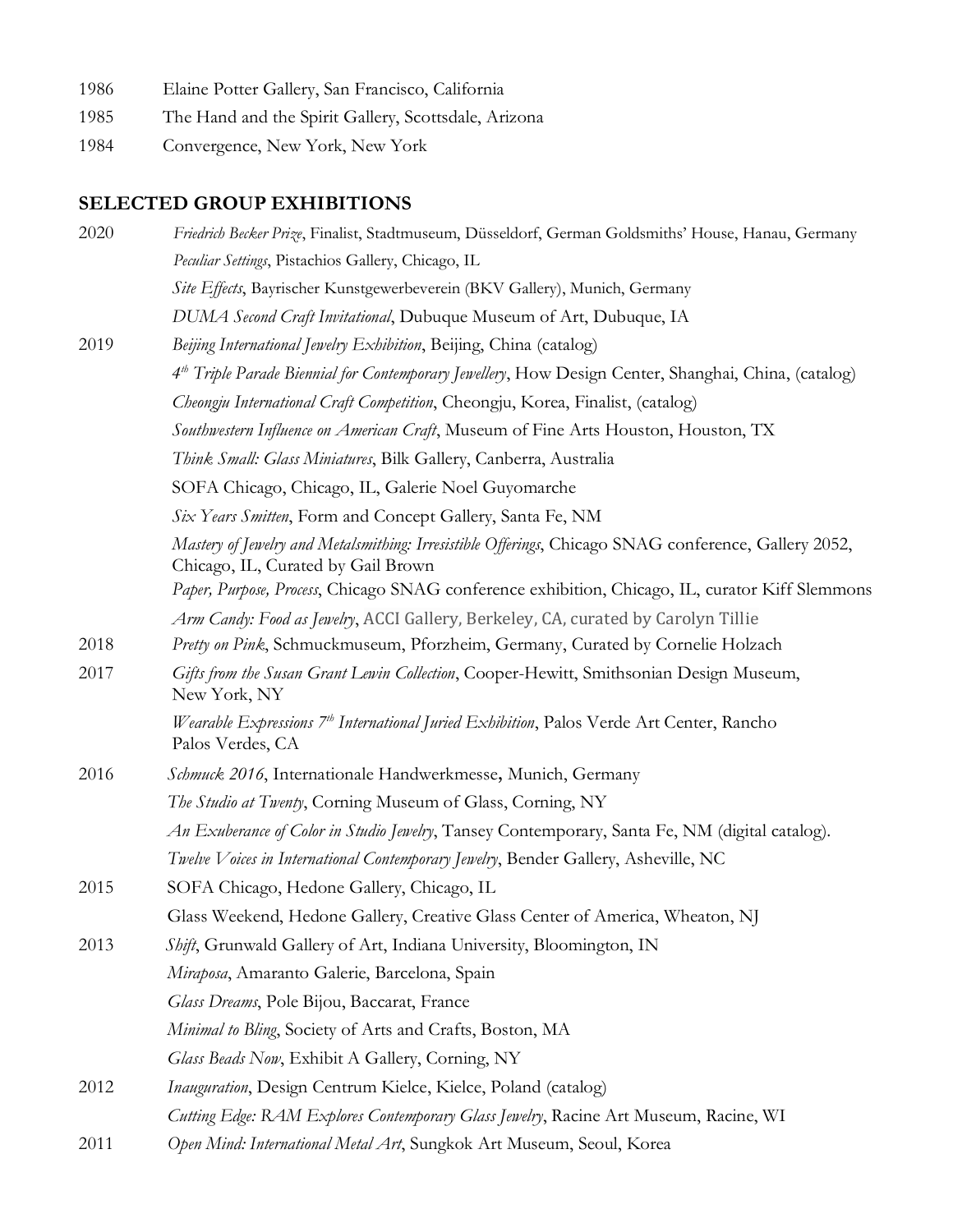|      | All that Glitters, Bergstrom-Mahler Museum, Neenah, WI                                                                                                                                                                                                                                                                                                                                                                                                                                      |
|------|---------------------------------------------------------------------------------------------------------------------------------------------------------------------------------------------------------------------------------------------------------------------------------------------------------------------------------------------------------------------------------------------------------------------------------------------------------------------------------------------|
|      | Minimal to Bling, Society of Arts and Crafts, Boston, MA                                                                                                                                                                                                                                                                                                                                                                                                                                    |
|      | The Art of Seduction, Howard Community College Art Gallery, Columbia, MD                                                                                                                                                                                                                                                                                                                                                                                                                    |
| 2010 | Brooching the Subject, Ogden Museum of Southern Art, New Orleans, LA,                                                                                                                                                                                                                                                                                                                                                                                                                       |
|      | Glass Jewelry: An International Passion, Kentucky Museum of Art and Craft, Louisville, KY                                                                                                                                                                                                                                                                                                                                                                                                   |
|      | Glass Jewelry International Invitational, Galerie Noel Guyomarc'h, Montreal, Canada                                                                                                                                                                                                                                                                                                                                                                                                         |
| 2009 | Equilibrium, University of Texas-El Paso, Stanlee and Gerald Rubin Gallery, El Paso, TX                                                                                                                                                                                                                                                                                                                                                                                                     |
|      | The Schneier Collection: Art Jewelry of the 1980's and 1990's, Racine Art Museum, Racine, WI                                                                                                                                                                                                                                                                                                                                                                                                |
| 2008 | Elegant Armor, Museum of Arts and Design, New York, NY                                                                                                                                                                                                                                                                                                                                                                                                                                      |
| 2007 | Jewelry By Artists: The Daphne Farago Collection, Museum of Fine Arts Boston, Boston, MA                                                                                                                                                                                                                                                                                                                                                                                                    |
|      | Ornament as Art: Jewelry from the Helen Williams Drutt Collection, Museum of Fine Arts<br>Houston, Houston, TX, touring nationally                                                                                                                                                                                                                                                                                                                                                          |
|      | Schmuck 2007, Internationale Handwerkmesse, Munich, Germany, touring to Padua, Italy                                                                                                                                                                                                                                                                                                                                                                                                        |
|      | Glasswear: Glass in Contemporary Jewelry, Touring internationally, Toledo Museum of Art,<br>Toledo, OH, Schmuckmuseum, Pforzheim, Germany, Museum of Arts and Design, New York,<br>NY, Southeastern Center for Contemporary Art, Winston-Salem, NC, Curators: Ursula Ilse-<br>Neuman and Cornelie Holzach                                                                                                                                                                                   |
| 2005 | 100 Brooches, touring nationally, Velvet da Vinci Gallery, San Francisco, California, East<br>Carolina University School of Art and Design, Greenville, NC, Bellagio Gallery, Asheville,<br>NC, Pucini Lubel Gallery, Seattle, WA, Curator: Elizabeth Shypertt                                                                                                                                                                                                                              |
|      | Juncture: Jewelry Media Connections, Houston Center for Contemporary Craft, Houston, TX                                                                                                                                                                                                                                                                                                                                                                                                     |
| 2004 | A View from America: Contemporary Jewelry, Gold Treasury Museum, Melbourne, Australia,<br>Curator: Helen Drutt                                                                                                                                                                                                                                                                                                                                                                              |
|      | Currency: Contemporary Studio Glass Jewelry, Bullseye Connection Gallery, Portland, OR, (catalog)                                                                                                                                                                                                                                                                                                                                                                                           |
| 2003 | Jewels and Gems, Smithsonian American Art Museum, Renwick Gallery, Washington, DC,<br>Curator: Kenneth Trapp                                                                                                                                                                                                                                                                                                                                                                                |
| 2004 | The Art of Gold, Sponsored by SNAG, touring nationally, Crocker Art Museum,<br>Sacramento, CA, The Mint Museum of Craft and Design, Charlotte, NC, Arkansas Arts Center,<br>Little Rock, AR, The J. Wayne Stark University Center Galleries, College Station, TX, The<br>Perspective Gallery, Blacksburg, Virginia, The Midland Center for the Arts, Midland, Michigan, Joe<br>and Emily Lowe Art Gallery, Syracuse, NY, Spencer Museum, Lawrence, KS, Curator: Michael<br>Monroe (catalog) |
|      | Contemporary Jewelry, Columbus Art Museum, Columbus, OH                                                                                                                                                                                                                                                                                                                                                                                                                                     |
|      | Turned Multiples, touring, Center for Art in Wood, Philadelphia, Pennsylvania, The Craft<br>Alliance, St. Louis, Missouri, Curators: Thomas Loeser and Michael Hosaluk                                                                                                                                                                                                                                                                                                                      |
| 2002 | Steel City: Contemporary America in Metal, Sangre De Christo Art Center, Pueblo, CO                                                                                                                                                                                                                                                                                                                                                                                                         |
| 2001 | Recent Acquisitions, Smithsonian American Art Museum, Renwick Gallery, Washington, DC                                                                                                                                                                                                                                                                                                                                                                                                       |
|      | American Metals: A Historical Perspective, Carol Reeve Museum, Johnson City, TN                                                                                                                                                                                                                                                                                                                                                                                                             |
|      | International Jewelry: (Un) Common Materials, Society of Arts and Crafts, Boston, MA                                                                                                                                                                                                                                                                                                                                                                                                        |
| 1999 | The Art of Adornment, Evansville Museum of Art and Science, Evansville, IN                                                                                                                                                                                                                                                                                                                                                                                                                  |
| 1998 | Different Voices: Don Friedlich, Bruce Metcalf and Lisa Gralnick, M. C. Ginsburg Gallery, Des Moines, IA                                                                                                                                                                                                                                                                                                                                                                                    |
| 1997 | Centennial Metals Exhibition, Society of Arts and Crafts, Boston, MA, curated by Michael Monroe                                                                                                                                                                                                                                                                                                                                                                                             |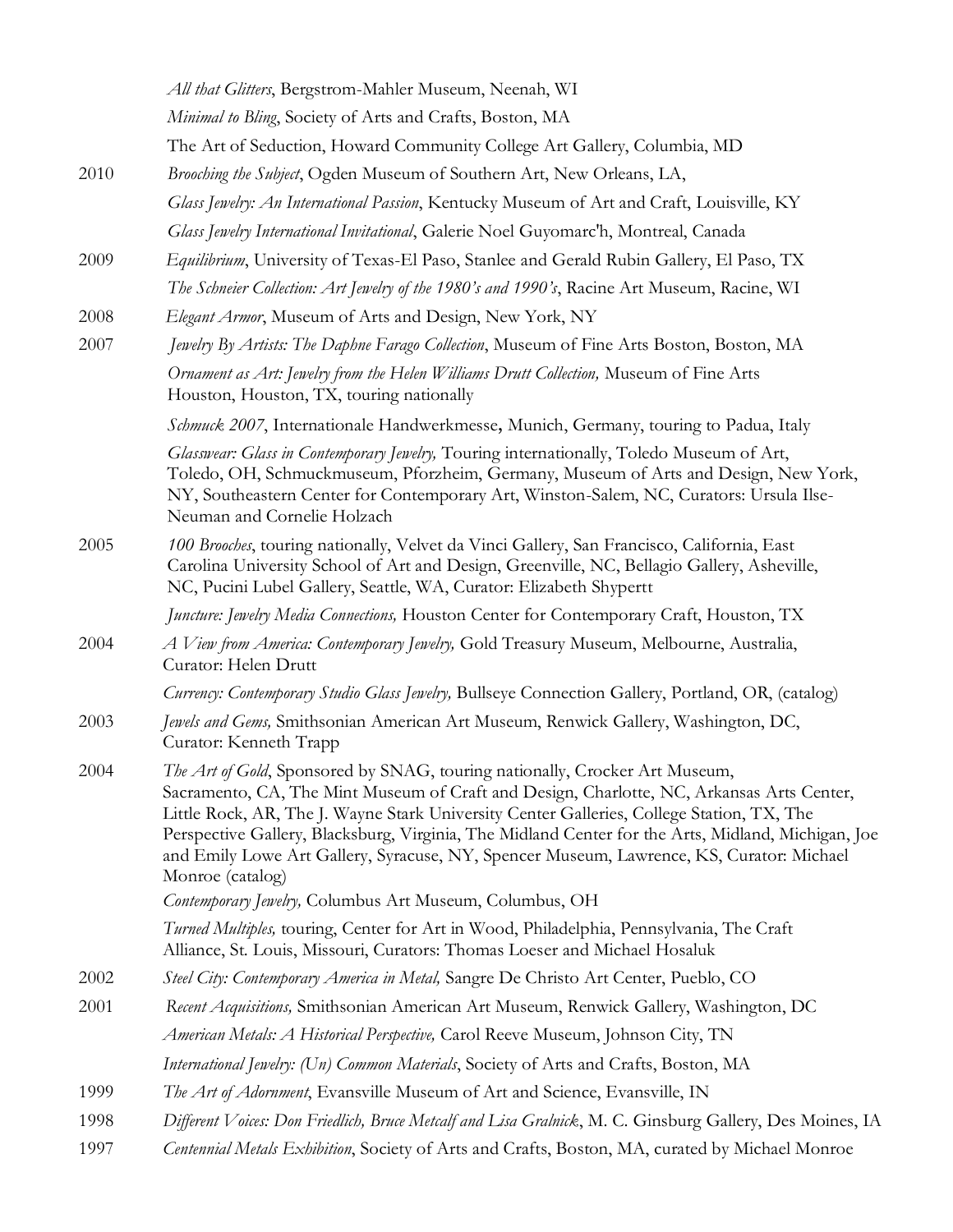| 1996    | American Revelations, SNAG Exhibition, touring Great Britain and the USA, Shipley Gallery,<br>Gateshead, England, Birmingham School of Jewellery, Birmingham, England, James Hochney<br>Gallery, Surrey Institute of Art, Farnham, England, Cleveland Craft Center, Middlesbrough, England,<br>National Ornamental Metals Museum, Memphis, TN, Society of Contemporary Craft, Pittsburgh,<br>PA (catalog)                                                                                                                                 |
|---------|-------------------------------------------------------------------------------------------------------------------------------------------------------------------------------------------------------------------------------------------------------------------------------------------------------------------------------------------------------------------------------------------------------------------------------------------------------------------------------------------------------------------------------------------|
| 1995    | Art Jewelry: An Historic View, Mobilia Gallery, Cambridge, MA                                                                                                                                                                                                                                                                                                                                                                                                                                                                             |
|         | One of a Kind: American Art Jewelry Today, Joanne Rapp Gallery, Scottsdale, AZ                                                                                                                                                                                                                                                                                                                                                                                                                                                            |
| 1994    | Contemporary Art in Rhode Island, RISD Museum of Art, Providence, RI, (catalog)                                                                                                                                                                                                                                                                                                                                                                                                                                                           |
|         | One of a Kind: American Art Jewelry Today, Mobilia Gallery, MA                                                                                                                                                                                                                                                                                                                                                                                                                                                                            |
|         | Schmuck Unserer Zeit 1964-1993: Helen Williams Drutt Collection, Museum Belle Rive, Zurich, Switzerland                                                                                                                                                                                                                                                                                                                                                                                                                                   |
| 1993    | Ten American Jewelers, Perimeter Gallery, Chicago, IL, Wustum Museum of Art, Racine, WI                                                                                                                                                                                                                                                                                                                                                                                                                                                   |
|         | Precious Art to Wear, Habitat Shaw Gallery, Farmington Hills, MI,                                                                                                                                                                                                                                                                                                                                                                                                                                                                         |
|         | The Body Adorned: An Exhibition of Jewelry, Fox Fine Arts Center, University of Texas,                                                                                                                                                                                                                                                                                                                                                                                                                                                    |
|         | El Paso, TX. Curator: Rachelle Thiewes. (catalog)                                                                                                                                                                                                                                                                                                                                                                                                                                                                                         |
|         | American Contemporary Art Jewelry: A National Invitational Exhibition, Connell Gallery, Atlanta, GA                                                                                                                                                                                                                                                                                                                                                                                                                                       |
| 1992    | A Decade of Craft: Recent Acquisitions, American Craft Museum, New York, NY                                                                                                                                                                                                                                                                                                                                                                                                                                                               |
|         | Crossroads, Artwear, New York, NY (catalog)                                                                                                                                                                                                                                                                                                                                                                                                                                                                                               |
|         | Helen Drutt Collection, Korum Kieli, Helsinki, Finland                                                                                                                                                                                                                                                                                                                                                                                                                                                                                    |
|         | Eight Americans, Eva Tiller Galerie, Vienna, Austria                                                                                                                                                                                                                                                                                                                                                                                                                                                                                      |
| 1989-93 | Craft Today USA, American Craft Museum, New York, New York, European, touring exhibition,<br>Musee des Art Decoratifs, Paris, France, Museum of Applied Art, Helsinki, Finlland, Museum fur<br>Kunsthandwerk, Frankfort, Germany, Zacheta Gallery, Warsaw, Poland, Museum of Decorative<br>Applied Folk Art, Moscow, USSR, State Painting and Sculpture Museum, Ankara, Turkey, Oslo<br>Museum of Applied Art, Oslo, Norway, St. Peter's Abbey, Ghent, Belgium Amerika Haus, Berlin,<br>Germany and others. Curator: Paul Smith (catalog) |
| 1986-88 | Poetry of the Physical: Inaugural Exhibition, American Craft Museum, New York, NY, touring museums<br>nationally, Curator: Paul Smith (catalog)                                                                                                                                                                                                                                                                                                                                                                                           |
| 1988    | CDK Inaugural Exhibition, Garth Clark Gallery, New York, NY                                                                                                                                                                                                                                                                                                                                                                                                                                                                               |
|         | The Art of Craft, Newport Art Museum, Newport, RI                                                                                                                                                                                                                                                                                                                                                                                                                                                                                         |
| 1986    | 1986 International Jewelry Art Exhibition, Yurakucho Art Forum, Tokyo, Japan                                                                                                                                                                                                                                                                                                                                                                                                                                                              |
|         | A Concept in Flux, Helen Drutt Gallery, Philadelphia, PA                                                                                                                                                                                                                                                                                                                                                                                                                                                                                  |
|         | Body Adornment, Wichita Art Museum, Wichita, KS                                                                                                                                                                                                                                                                                                                                                                                                                                                                                           |
| 1985    | American Jewelry Now, American Craft Museum, Asian touring exhibition                                                                                                                                                                                                                                                                                                                                                                                                                                                                     |
|         | Contemporary Metals, Downey Museum of Art, Downey, CA                                                                                                                                                                                                                                                                                                                                                                                                                                                                                     |
|         | New Artists Exhibition, Artwear Gallery, New York, NY                                                                                                                                                                                                                                                                                                                                                                                                                                                                                     |
| 1984    | Jewelry USA, American Craft Museum, New York, NY, USA touring museums nationally                                                                                                                                                                                                                                                                                                                                                                                                                                                          |
|         | An International Exhibition of Contemporary Jewelry, Helen Drutt Gallery, Philadelphia, PA                                                                                                                                                                                                                                                                                                                                                                                                                                                |
| 1983    | New Talent: Spring '83, Artwear Gallery, New York, NY                                                                                                                                                                                                                                                                                                                                                                                                                                                                                     |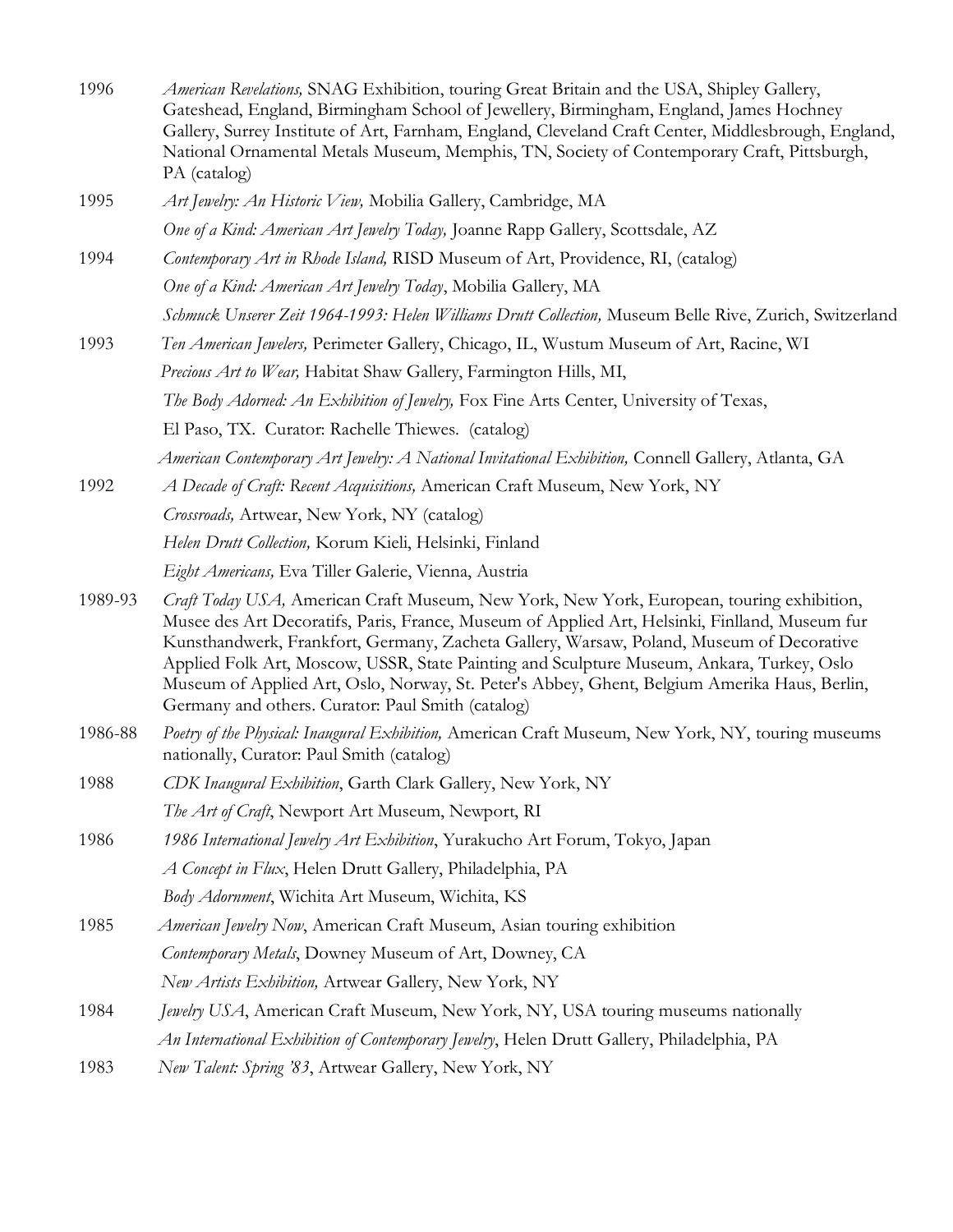## **SELECTED AWARDS, HONORS, CURATING AND JURYING**

| 2022   | Smithsonian Craft Show, Washington, DC, Best in Show                                                                                         |
|--------|----------------------------------------------------------------------------------------------------------------------------------------------|
| 2019   | Craft Alliance, St Louis, MO, Society of Midwest Metalsmiths Competition, Juror for<br>exhibition and awards                                 |
| 2017   | Distinguished Service Award, Society of North American Goldsmiths                                                                            |
|        | Wearable Expressions 7 <sup>th</sup> International Juried Exhibition, Palos Verde Art Center, Rancho Palos<br>Verdes, CA, Second Place Award |
| 2016   | Smithsonian Craft Show, Washington, DC, Excellence in Design for the Future                                                                  |
|        | Twelve Voices in International Contemporary Jewelry, Bender Gallery, Asheville, NC, Asheville SNAG<br>conference exhibition, Curator         |
| 2014   | Smithsonian Craft Show, Washington, DC, Excellence in Design for the Future                                                                  |
| 2012   | Smithsonian Craft Show, Washington, DC, Excellence in Jewelry                                                                                |
| 2008   | The Creative Use of Industrial Processes, Savannah SNAG conference exhibition, Curator                                                       |
| 2007   | Illinois State Council of the Arts, Chicago, IL, State grants juror                                                                          |
| 2005   | Art Jewelry Forum Emerging Artist Award, Mill Valley, CA, recipient Sergey Jivetin, Juror                                                    |
| 2003-5 | SNAG Educational Endowment Scholarship, Juror                                                                                                |
| 2001   | Smithsonian Craft Show, Washington, DC, Renwick Gallery Acquisition Award, Selected by<br>Kenneth Trapp                                      |
|        | Metal Works: Arts Iowa City, Iowa City, IA, Juror                                                                                            |
| 1999   | Smithsonian Craft Show, Washington, DC, Award for Excellence                                                                                 |
|        | An International Exhibition of Jewelry, Nancy Sachs Gallery, St. Louis, MO, Awards judge                                                     |
| 1996   | ACC Baltimore Show, Baltimore, MD, Fellows Choice Award, Selected by Michael Monroe                                                          |
| 1994   | Metalsmith Exhibition in Print, Juror                                                                                                        |
|        | The Crafts Collection 1994, Creative Crafts Council, Mount Vernon College, MD,<br>Exhibition and awards juror                                |
|        | Danforth Craft Festival, Danforth, MA, Exhibition and awards juror                                                                           |
| 1991   | National Endowment for the Arts, New England Regional Fellowship                                                                             |
|        | Crafts at the Castle, Boston, MA, exhibition and awards juror                                                                                |
| 1989   | American Craft Council, jewelry juror of ACC season of shows                                                                                 |
| 1987   | Smithsonian Craft Show, Washington, DC, Best in Show                                                                                         |
| 1986   | Philadelphia Museum of Art Craft Show, Philadelphia, PA, Third in Show and Excellence in Jewelry                                             |
| 1985   | Rhode Island School of Design, Providence, RI, Young Alumnus Achievement Award                                                               |
| 1984   | Philadelphia Museum of Art Craft Show, Philadelphia, PA, Excellence in Jewelry                                                               |

### **RESIDENCIES**

- 2022 Pittsburgh Glass Center, Pittsburgh, PA
- 2014 Artist-in-Residence, Uroboros Glass factory, Portland, OR
- 2009 Artist-in-Residence, Glass School Kramsach, Kramsach, Austria
- 2004 Artist-in-Residence, Canberra School of Art, Australian National University, jointly in the Glass and Jewellery Departments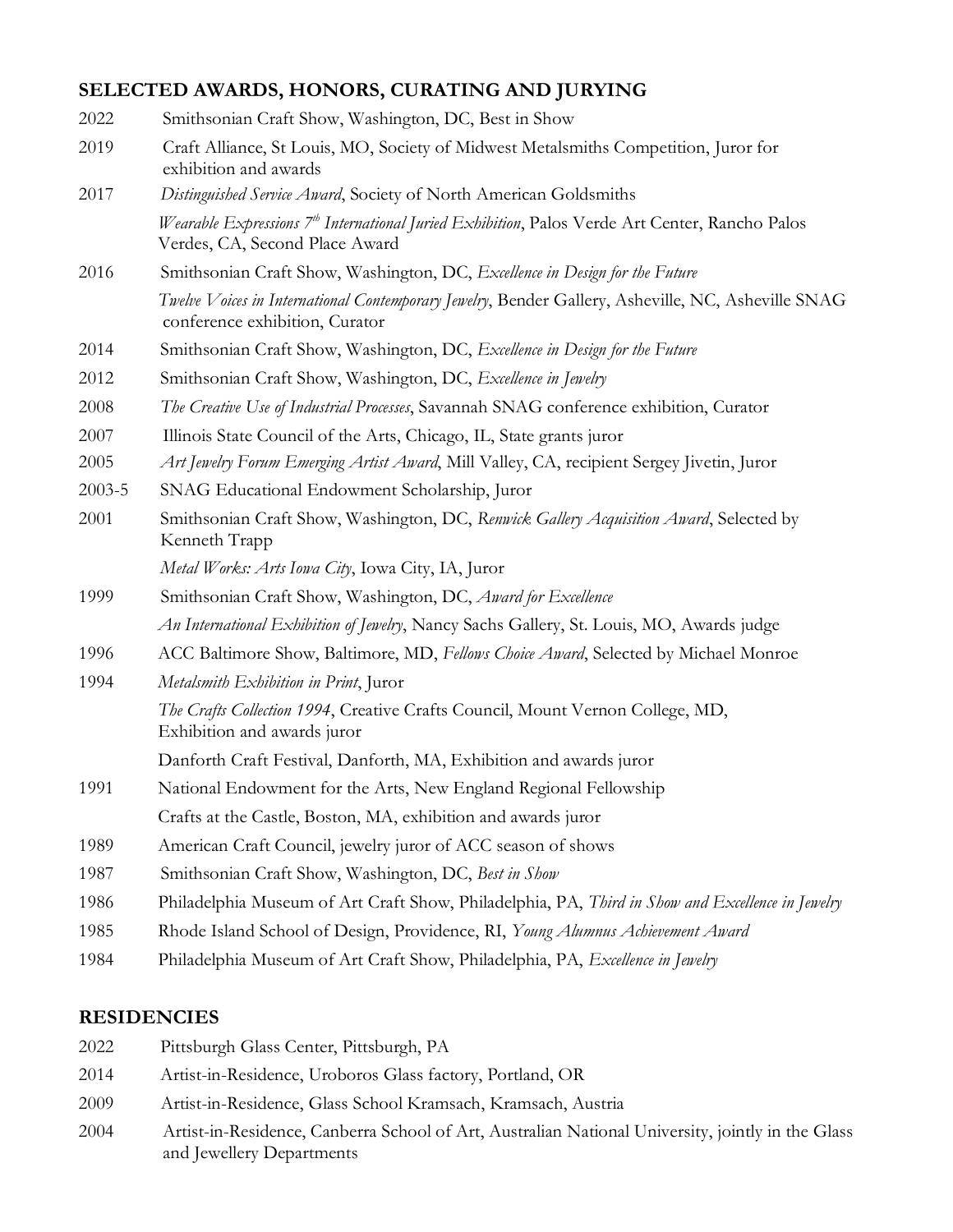#### **TEACHING, LECTURES, WORKSHOPS**

#### **University Positions**

- 2012 California College of the Arts, Artist in Residence for spring semester in both the Glass and the Metalsmithing programs
- 2007 University of Wisconsin-Madison, Madison, WI, Department of Art, Lecturer Tainan National School of Art, Tainan, Taiwan, Visiting Faculty
- 2000 University of Wisconsin-Madison, Department of Art, Adjunct Lecturer
- 1996-98 University of Iowa, Iowa City, IA, Department of Art and Art History, Artist-in-Residence and Visiting Scholar for two years

#### **Summer Workshops**

- 2023 The Studio of the Corning Museum of Glass, Instructor (Pending)
- 2019 The Studio of the Corning Museum of Glass, Instructor
- 2018 The Studio of the Corning Museum of Glass, Instructor
- 2017 Penland School of Crafts, Penland, NC, Instructor
- 2012 The Studio of the Corning Museum of Glass, Instructor
- 2011 The Studio of the Corning Museum of Glass, Instructor
- 1989 Haystack Mountain School of Crafts, Deer Isle, ME, Instructor
- 1986 Penland School of Crafts, Penland, NC, Instructor

#### **Lectures and Shorter Workshops**

- 2022 *New Warm and Cold Approaches to Dichroic Glass*, Glass Art Society annual conference, Tacoma, WA, Featured speaker *Donald Friedlich: Innovation and Invention in Glass Jewelry*, International Society of Glass Beadmakers, The Gathering, Virtual conference featured speaker *Donald Friedlich: Coldworking Options for Beadmakers*, International Society of Glass Beadmakers, The Gathering, Half day virtual workshop 2021 *Jewelry*, *Art and Inspiration*, Society of North American Goldsmiths, Zoom lecture *Things That Make My Heart Beat Faster*, Peters Valley School of Crafts, Zoom lecture *Professional Practices Seminar*, Long Beach Community College, Long Beach, CA, Zoom Panel *Jewelry*, *Art and Inspiration*, Production Line Think Tank, Zoom lecture and discussion 2020 *The Jewelry of Donald Friedlich*, Dubuque Museum of Art, Dubuque, IA, Zoom lecture 2019 *The Bench: Southwest Maker's Symposium,* Santa Fe, NM, Featured speaker University of Illinois Urbana Champaign, Workshop University of the Arts, Philadelphia, PA, Visiting artist lecture Craft Alliance, St Louis, MO, Lecture and Jurying an exhibition 2018 Edinboro State University, Edinboro, PA Workshop
- 2016 Society of North American Goldsmiths Annual Conference, Ashville, NC, Keynote speaker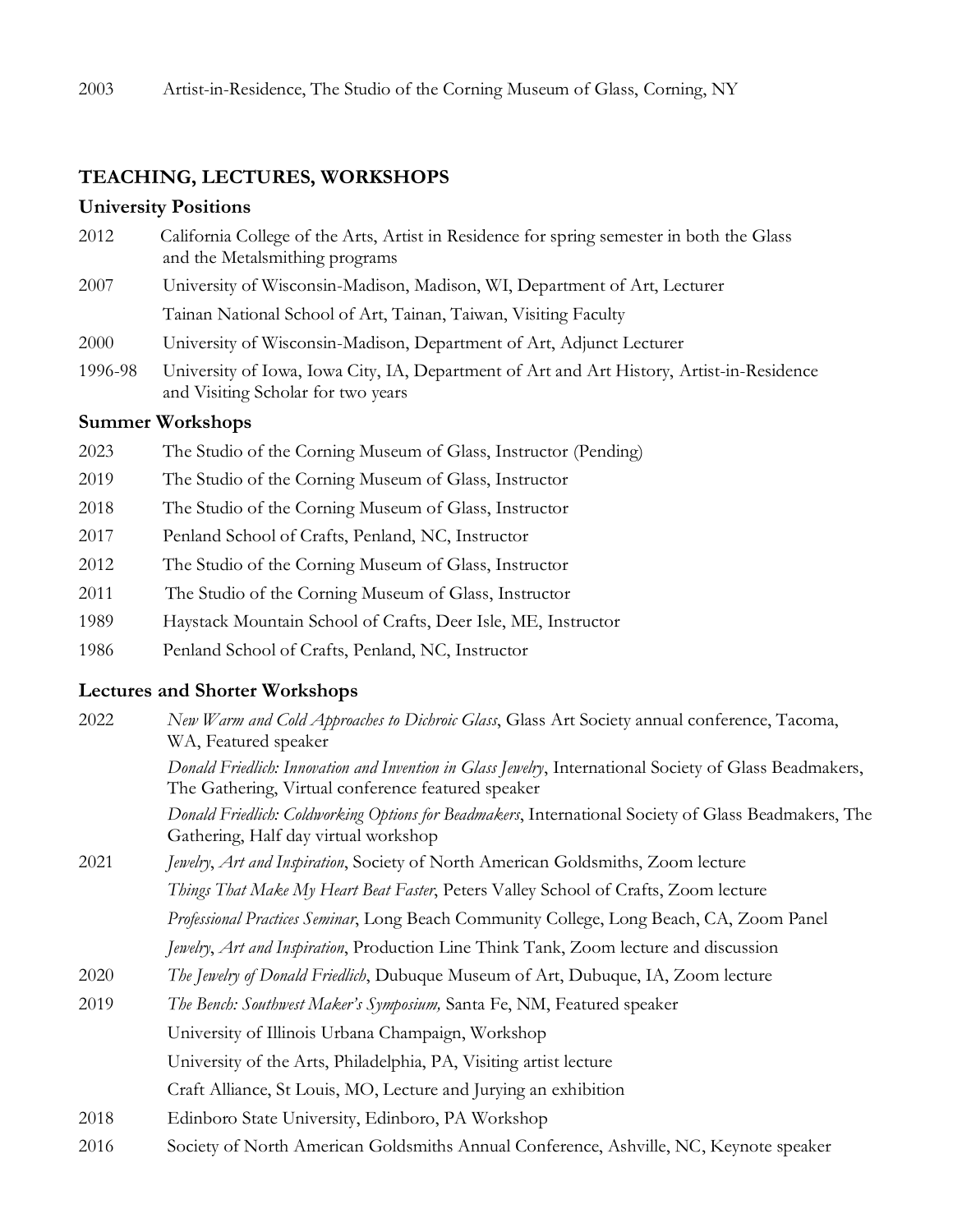James Renwick Alliance Distinguished Artist Lecture and Workshop, Smithsonian American Art Museum, Washington, DC East Carolina University Symposium, Greenville, NC, Featured Speaker 2015 SOFA Chicago, Chicago IL Featured Speaker Pratt Institute, Brooklyn, NY Visiting Artist 2014 University of Oregon, Eugene, OR Visiting Artist Lecture Oregon College of Art and Design, Portland, OR, Visiting artist lecture 2013 Dartmouth College, Hanover, NH, Jewelry and Metalsmithing Symposium, Featured speaker 2012 Renwick Symposium, Washington, DC, Featured Speaker, JRA Spring Craft Weekend California College of Art, Craft and Design Lecture Series, Featured speaker 2011 International Society of Glass Beadmakers, Annual conference, Keynote speaker Dubai Gold and Jewellery Group, Annual conference, Dubai, UAE, Featured speaker University of Wisconsin-Green Bay, Visiting Artist Kendall College of Art and Design, Grand Rapids, MI, Visiting Artist 2010 China Academy of Art, Hangzhou, China, Visiting Artist Tsinghua University, Beijing, China, Visiting Artist Shanghai University, Shanghai, China, Visiting Artist Alberta College of Art and Design, Calgary, Alberta, Canada, Visiting Artist 2009 Glass Art Society, Annual international conference, Corning, NY, Featured speaker *Corning, Collaboration and CAD/CAM* Trier University of Applied Sciences: Idar-Oberstein, Idar-Oberstein, Germany, Visiting Artist Rhode Island School of Design, Providence, RI, Visiting Artist 2008 Precious Metal Clay Biennial Conference, Purdue University, West Lafayette, IN, Keynote speaker  *Things that Make My Heart Beat Faster* Pforzheim University, School of Design, Pforzheim, Germany, Visiting Artist 2007 Tainan National School of Art, Tainan, Taiwan, Visiting artist University of Wisconsin Madison, Madison, Wisconsin, Art Department Colloquium Lecture Kendall School of Art, Grand Rapids, Michigan, Visiting Artist CLASP Conference, Denver, Colorado, Featured Speaker Bowling Green State University, Bowling Green, OH, Visiting Artist Savannah College of Art and Design, Savannah, GA, Visiting Artist Northern Illinois University, DeKalb, IL, Visiting Artist 2006 Chazen Art Museum, University of Wisconsin Madison, Madison, WI, Panel Discussion with Lisa Gralnick and Kim Cridler, Moderator Corcoran Museum and School of Art, Washington, DC, Visiting Artist Nova Scotia College of Art and Design, Halifax, Canada, Visiting Artist Harbourfront Centre, Toronto, Canada, *Innovators+Ideas* lecture series, Featured Speaker ACC Baltimore Craft Show, Baltimore, MD, Featured Speaker University of Wisconsin-Whitewater, Visiting Artist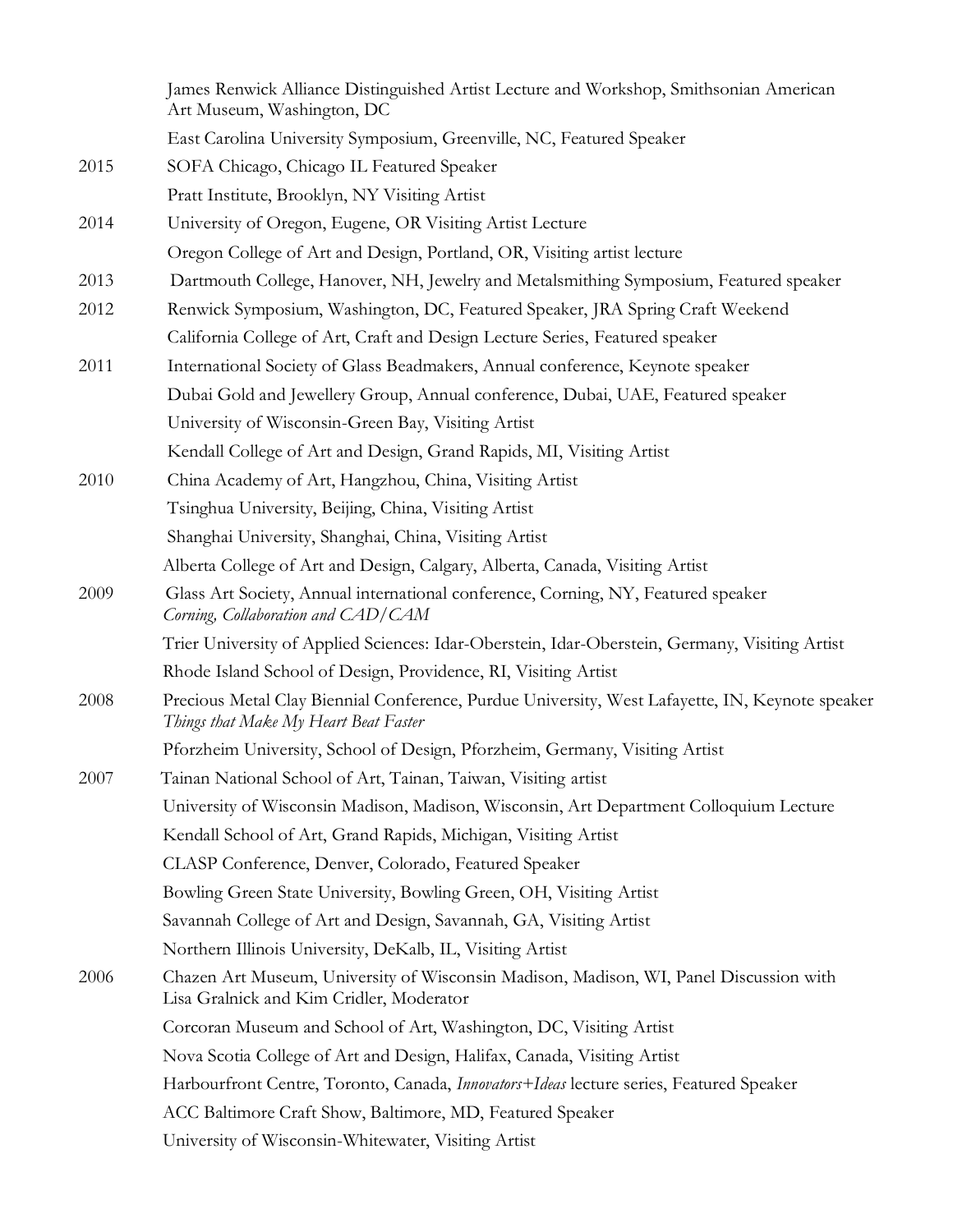| 2005 | Beyond Borders East: Craft Marketing Conference, Fredericton, New Brunswick, Canada,<br>Featured Speaker, Two Lectures and Three Panel Discussions                                                 |
|------|----------------------------------------------------------------------------------------------------------------------------------------------------------------------------------------------------|
|      | University of Wisconsin-Madison, Visiting Artist                                                                                                                                                   |
|      | University of Wisconsin-Milwaukee, Visiting Artist                                                                                                                                                 |
|      | Buffalo State University, Buffalo, NY, Visiting Artist                                                                                                                                             |
|      | Towson State University, Towson, MD, Visiting Artist                                                                                                                                               |
| 2004 | Inherited Futures: Technology to Trap Ideas, Jewellers and Metalsmiths Group of Australia, Biannual<br>Conference, Royal Melbourne Institute of Technology, Melbourne, Australia, Featured Speaker |
|      | Canberra School of Art, Australian National University, Canberra, Australia, School-Wide Critical<br>Studies Colloquium, Featured Speaker and artist in residence                                  |
|      | Corning Museum of Glass, Corning, NY, Lecture                                                                                                                                                      |
| 2003 | Society of North American Goldsmiths Annual Conference, San Francisco, CA, Things That                                                                                                             |
|      | Make My Heart Beat Faster, Featured Speaker                                                                                                                                                        |
|      | Society of North American Goldsmiths Annual Conference, <i>American Studio Multiples</i> , Professional<br>Development Seminar, Lecture                                                            |
|      | The Racine Art Museum, Racine, WI, Lecture                                                                                                                                                         |
|      | Beyond Borders Craft Marketing Conference, Nelson, British Columbia, Canada, Featured Speaker, Two<br>Lectures and Two Panel Discussions                                                           |
|      | Arizona Designer Craftsmen, Tucson, AZ, Workshop                                                                                                                                                   |
| 2002 | SOFA Chicago, Sculpture, Objects, and Functional Art Exposition, Chicago, IL, Art Jewelry<br>Forum Featured Speaker                                                                                |
|      | The Yuma Symposium, Yuma, AZ, Featured Speaker                                                                                                                                                     |
|      | Rochester Institute of Technology, Rochester, NY, Visiting Artis                                                                                                                                   |
| 2001 | Cranbrook Academy of Art, Bloomfield Hills, MI, Visiting Artist                                                                                                                                    |
|      | Wayne State University, Detroit, MI, Guest Lecture                                                                                                                                                 |
|      | University of Wisconsin-Green Bay, Guest Lecture                                                                                                                                                   |
| 2000 | Colorado Metalsmithing Association Annual Conference, Salida, CO, Presenter                                                                                                                        |
| 1999 | School of the Art Institute of Chicago, Chicago, IL, Lecture                                                                                                                                       |
|      | Carbondale Metals Conference 1999, University of Southern Illinois, Carbondale, IL,<br><b>Featured Speaker</b>                                                                                     |
| 1998 | University of Wisconsin, Elvehjem Museum of Art, Madison, WI, Lecture                                                                                                                              |
|      | American Craft Council Southeastern Regional Conference, Arrowmont School of Arts and<br>Crafts, Gatlinburg, TN, Professionalism in the Next Century, Featured Speaker                             |
|      | University of Kansas, Lawrence, KS, Workshop                                                                                                                                                       |
|      | Brunnier Art Museum, Iowa State University, Ames, IA, Lecture                                                                                                                                      |
| 1996 | Oregon College of Art and Craft, Portland, OR, Workshop                                                                                                                                            |
| 1995 | University of Illinois, Champagne, IL, SNAG-National Endowment for the Arts Workshop                                                                                                               |
| 1994 | Mount Vernon College, Washington DC, Lecture                                                                                                                                                       |
| 1988 | Worcester Center for the Crafts, Worcester, MA, Workshop                                                                                                                                           |
| 1987 | Rhode Island School of Design, Providence, RI, Lecture                                                                                                                                             |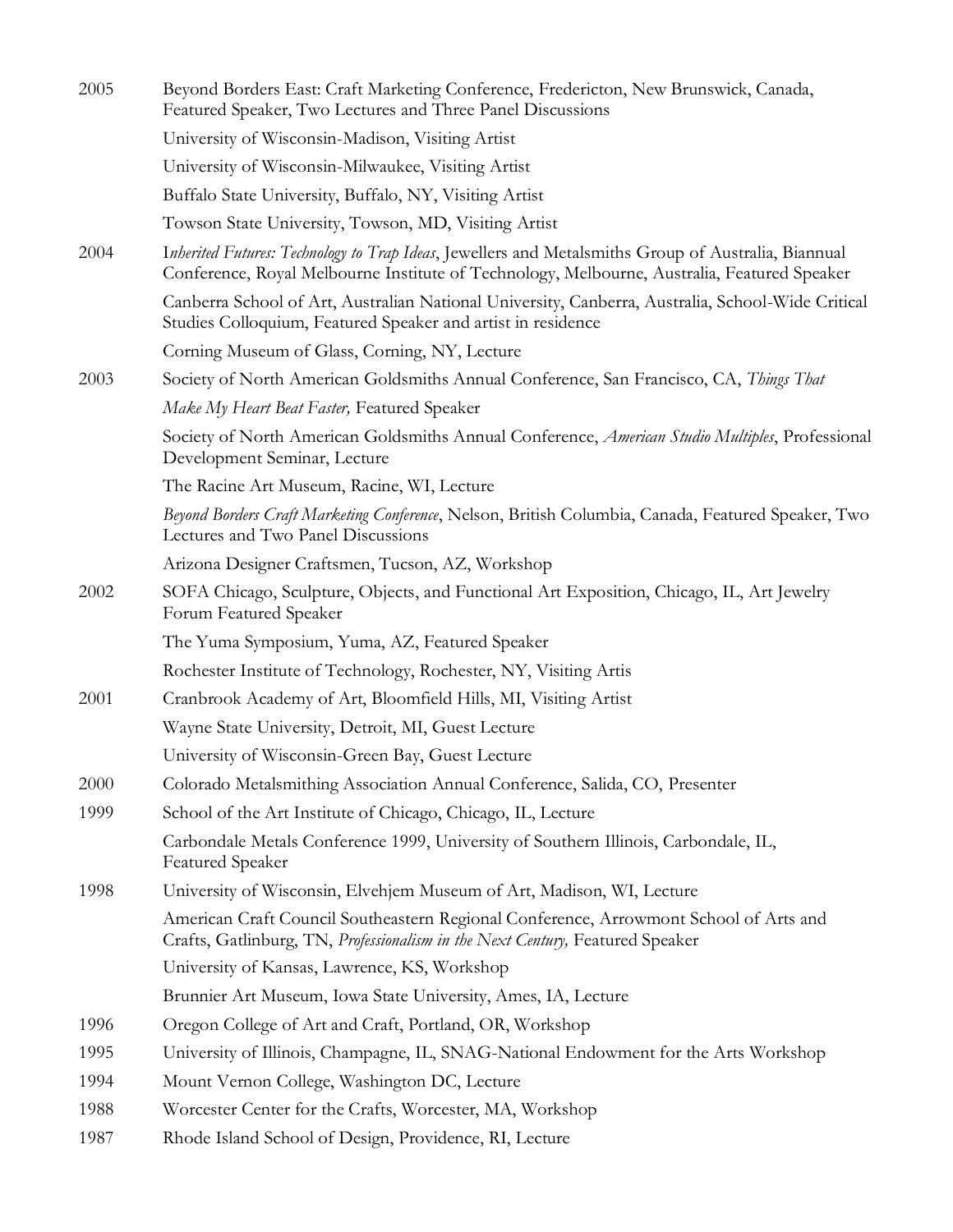1986 The Society of North American Goldsmiths, Annual Conference, Flagstaff, AZ, *American Jewelers: The Next Generation*, Featured Speaker Nova Scotia College of Art and Design, Halifax, Canada, Visiting Artist 1985 State University of New York at New Paltz, New Paltz, NY, Visiting Artist Parsons School of Design, New York, NY, Visiting Artist

Washington Guild of Goldsmiths, Washington, DC, Workshop

## **PRINT AND OTHER MEDIA**

#### **Publications Authored**

- 2022 *New Warm and Cold Approaches to Dichroic Glass*, The Glass Art Society Journal 2022, Author
- 2017 *To the Point: Pin Mechanisms and Brooch Back Design*, Daniela Malev, Edition Winterwork, Borsdorf bei Leipzig, Germany, wrote two technical descriptions of mechanisms I designed *Industrial Processes for Studio Artists* and *Critique Questions*, Handouts for the 21st Century: Part 2,

Edited by Nicole Jacquard, Wrote two entries*,* Society of North American Goldsmiths, Asheville, NC.

- 2014 *Paolo Marcolongo: Finding Harmony in Glass and Metal,* Ornament magazine, Feature article
- 2009 *Donald Friedlich: Corning, Collaboration and CAD/CAM*, Glass Art Society Journal *Choosing Craft: The Artist's Viewpoint*, Vicki Harper and Diane Douglas, (University of North Carolina Press, Chapel Hill, NC), Reprint of Metalsmith article from 1988
- 2007 *PMC Decade*, Book by Tim McCreight, Brynmorgen Press, Wrote first critical essay on Precious Metal Clay, *Progress and Potential*

 *Metal Clay: On the Cusp*, Metalsmith magazine*,* Cover feature article

2005 *The Technology of American Multiples*, Jewelers and Metalsmiths Group of Australia Conference, Royal Melbourne Institute of Technology, Melbourne, Australia. *Forum: Quo Vadis: Observations on the 25th Anniversary of Metalsmith*, Metalsmith magazine

*Studio Visit: Fred Fenster*, Metalsmith magazine, article

- 2003 *Opinion: Shaping a Future of Our Own*, Metalsmith magazine, article
- 2002 *Studio Visit: Metalpeople*, Metalsmith magazine, article
- 1999-01 *President's Report,* 12 reports to the SNAG membership, SNAG News
- 1998 *Production Metalwork Today*, The Voice, American Craft Council, Reprint of Studio Multiples essay
- 1997 *Studio Multiples*, 1997 Exhibition in Print, Metalsmith magazine, Editor and Curator with Bruce Metcalf. Wrote Critical Essay, *Production Metalwork Today*
- 1996 *Betinna Dittlman: The Power of Subtlety*, Metalsmith magazine, Short feature article
- 1992 *Profit by Design: A Profile of the Niessing Company*, Metalsmith magazine, with Judith Mitchell, Feature article
- 1991 *Reflections and Remedies*, Metalsmith magazine, with Judith Mitchell, Feature in interview format *Knock it Off: A Jeweler Reacts to Knockoffs*, The Crafts Report, with Judith Mitchell, Feature article
- 1990 *The Closing of Doors: An Interview with Garth Clark*, Metalsmith magazine, with Judith Mitchell, Feature interview
- 1989 *The Art of Jewelry Making,* Alan Revere (Sterling/Chapelle New York, NY), Wrote a chapter
- 1987 *What if They Gave a Conference and Nobody Came?* Metalsmith magazine, Cranbrook Academy SNAG conference review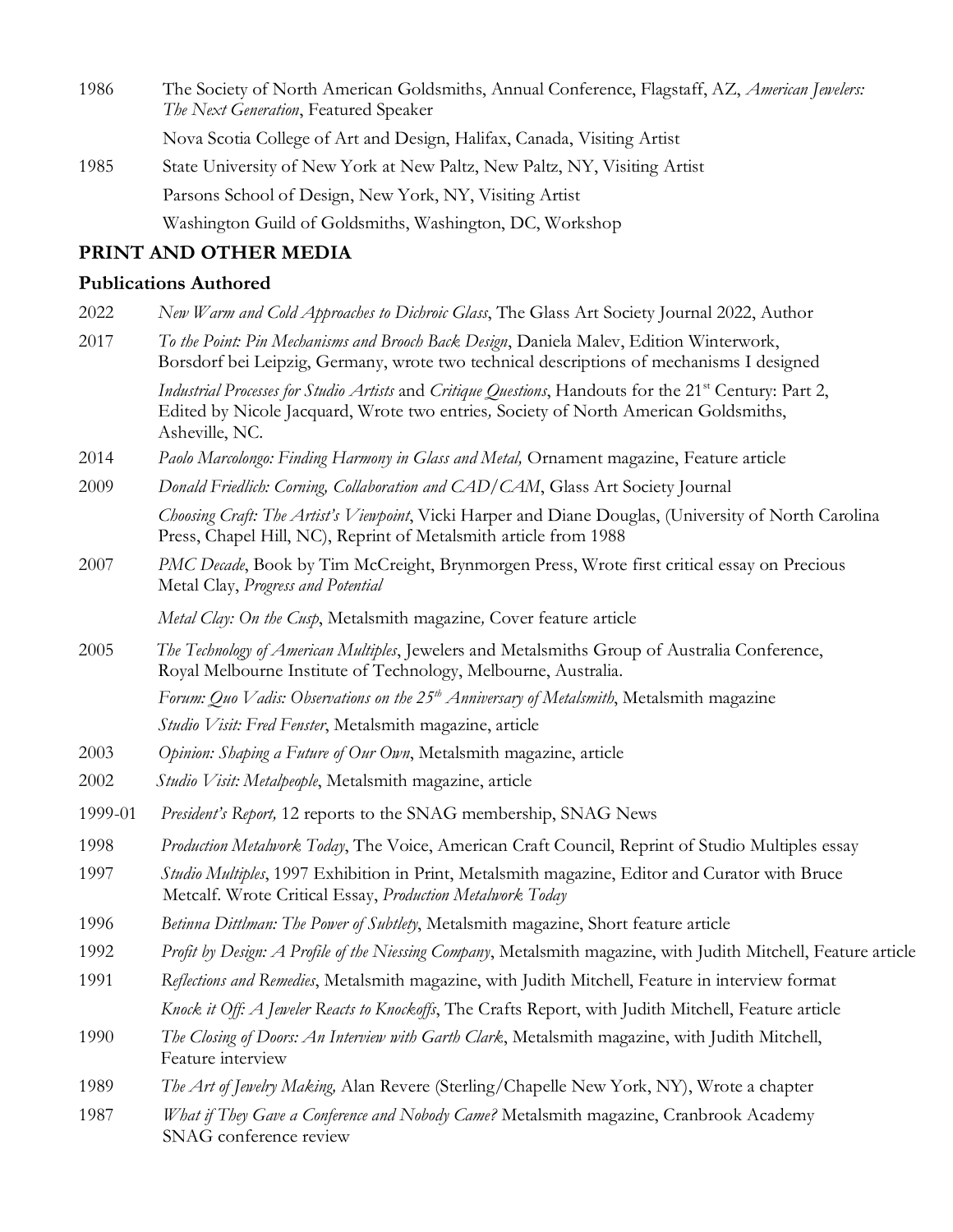## **Books and Feature Articles**

| 2022 | An Impressive Collection of Contemporary Jewellery, Montreal Museum of Fine Arts, Montreal, Canada,<br>Jennifer Laurent, One of the four jewelers featured in the article chosen from 33 donations |
|------|----------------------------------------------------------------------------------------------------------------------------------------------------------------------------------------------------|
| 2021 | The Innovative Glass Jewelry of Don Friedlich, Glass Art magazine, Andrew Lang, Feature article                                                                                                    |
| 2020 | Donald Friedlich: The Glass Alchemist, Benchpeg, Rebecca van Rooijen, On-line feature article                                                                                                      |
| 2018 | New Brooches: 400 Contemporary Jewellery Designs, Nicolas Estrada, Promopress, Barcelona, Spain                                                                                                    |
| 2017 | CAST: Art and Objects Made Using Humanity's Most Transformational Process, Jen Townsend,<br>Renee Zettle-Sterling, (Schiffer Publishing, Atglen, PA)                                               |
|      | Pretty on Pink, Cornelie Holzach, Schmuckmuseum, Pforzheim, Germany                                                                                                                                |
|      | To the Point: Pin Mechanisms and Brooch Back Design, (Daniela Malev, Edition Winterwork,<br>Borsdorf bei Leipzig, Germany)                                                                         |
| 2016 | Beyond Bling: Contemporary Jewelry from the Lois Boardman Collection, Rosie Chambers Mills,<br>Bobbye Tigerman, (Los Angeles County Museum of Art)                                                 |
|      | Studio Craft as Career: A Guide to Achieve Excellence in Art-Making, Paul J. Stankard,<br>(Schiffer Publishing, Atglen, PA)                                                                        |
|      | Artist at a Jewel of a Show, Gayle Worland, Wisconsin State Journal, Madison, WI, Feature article                                                                                                  |
| 2015 | Artist of the Month, Art Alliance for Contemporary Glass, Bonnie Levine, Website feature article                                                                                                   |
| 2014 | Donald Friedlich: A Life in Stone, Glass and Gold, Wisconsin People and Ideas, Jody Clowes, Wisconsin<br>Academy of Sciences, Arts and Letters, Madison, WI, Feature article                       |
| 2013 | Donald Friedlich: Organic Matter, Missy Graff, Art Jewelry Forum, On-line feature                                                                                                                  |
| 2012 | Craft & Design Inauguration, Design Centrum Kielce, Kielce, Poland                                                                                                                                 |
|      | New Technologies in Glass, Vanessa Cutler, (A&C Black, London, England)                                                                                                                            |
| 2010 | Jewelry by Artists: In the Studio 1940-2000, Kelly H. L'Ecuyer, Gerald W. R. Ward, Yvonne<br>Markowitz, Michelle Finamore, (Museum of Fine Arts Boston, Boston, MA)                                |
|      | 21 <sup>st</sup> Century Jewelry: The Best of the 500 Series, Martha Le Van, (Lark Books, Asheville, NC)                                                                                           |
|      | Jewelry Artist's Gallery Show is a Rare Gem, Doug Moe, Wisconsin State Journal, Madison, WI<br>Feature article                                                                                     |
| 2009 | Inspired Jewelry: From the Museum of Arts and Design, Ursula Ilse-Neuman, (ACC Editions,<br>Woodbridge, England)                                                                                   |
|      | Compendium Finale of Contemporary Jewellers 2008, Andy Lim, (Darling Publishing, Cologne, Germany)                                                                                                 |
|      | Choosing Craft: The Artist's Viewpoint, Vicki Harper and Diane Douglas, (University of North Carolina<br>Press, Chapel Hill, NC)                                                                   |
| 2008 | Creative Stonesetting, John Cogswell, (Brynmorgen Press, Portland, ME)                                                                                                                             |
| 2007 | <i>Twenty-five Years of the New Glass Review</i> , Tina Oldknow, (Corning Museum of Glass, Corning, NY)                                                                                            |
|      | A Conversation with Donald Friedlich, Art Jewelry Magazine, Feature article                                                                                                                        |
|      | Glasswear: Glass in Contemporary Jewelry, Ursula Ilse-Neuman, Cornelie Holzach, Jutta-Annette Page,<br>(Arnoldsche Art Publishers, Stuggart, Germany)                                              |
| 2006 | 500 Necklaces, Marjorie Schick (Lark Books, Asheville, NC)                                                                                                                                         |
| 2005 | 500 Brooches, Marjorie Simon (Lark Books, Asheville, NC)                                                                                                                                           |
|      |                                                                                                                                                                                                    |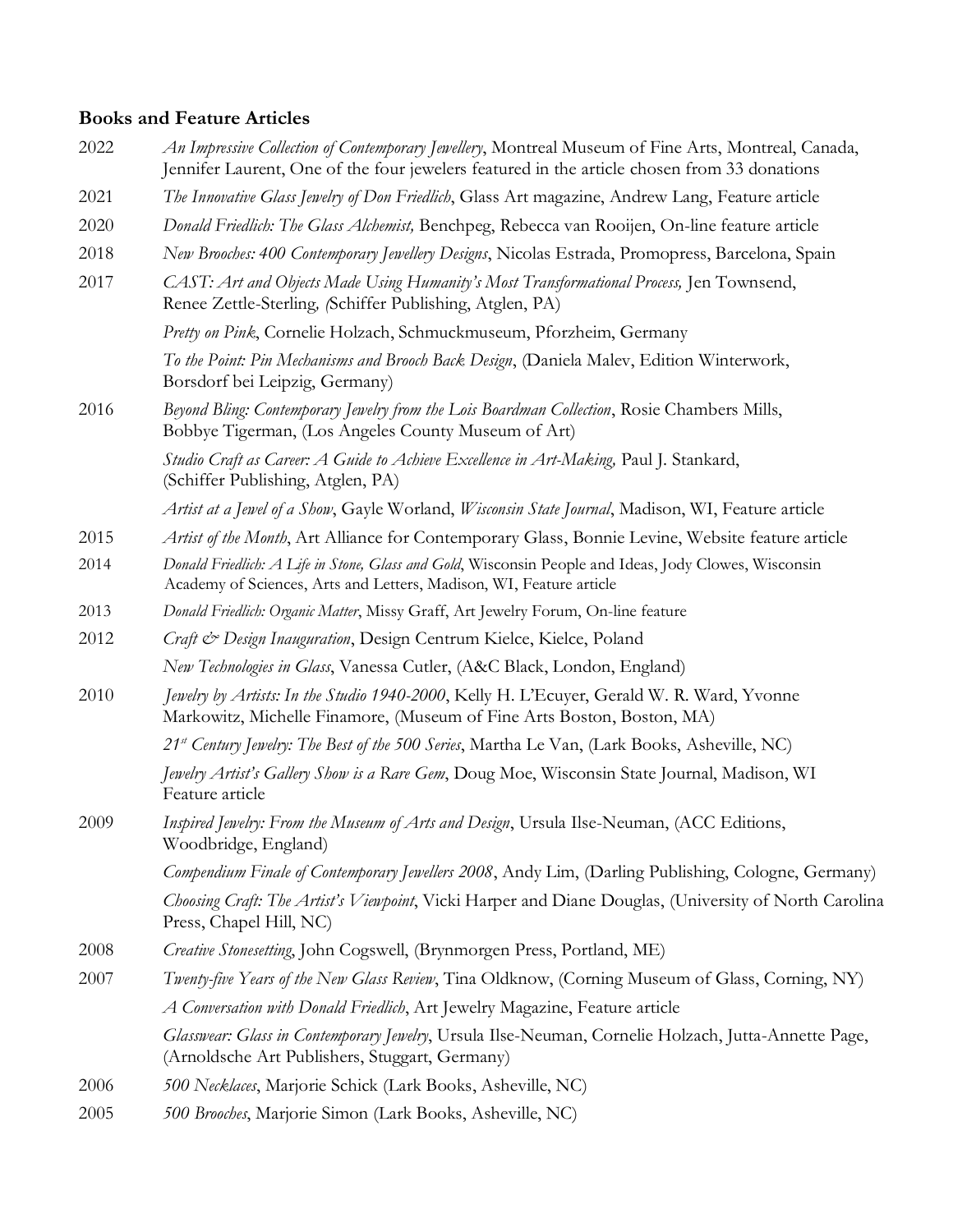| 2004 | Donald Friedlich: A Jeweler Explores His Vision in Glass, The Gather, Corning Museum of Glass,<br>Feature Article                 |
|------|-----------------------------------------------------------------------------------------------------------------------------------|
|      | Donald Friedlich: Duality and Contrast, Craft Arts International magazine, Nicole Jacquard, Sydney,<br>Australia, Feature article |
| 2003 | Art Jewelry Today, Dona Z. Meilach, (Atglen, PA: Shiffer Publishing)                                                              |
| 1999 | Wisconsin State Journal, The Art of Jewelry, Tacey Rosolowski, Madison, WI                                                        |
|      | WORT Public Radio Broadcast, Featured interview, Tacey Rosolowski, Madison, WI                                                    |
| 1998 | Jewelry: Fundamentals of Metalsmithing, Tim McCreight (Guild.Com, Madison, WI)                                                    |
|      | Donald Friedlich: A Reductive Art, Glen R. Brown, Ornament Magazine, Feature article and cover                                    |
|      | Focus: Donald Friedlich, American Craft Magazine, Robert Rorex                                                                    |
| 1997 | Nouvel Object II, Donald Friedlich, Design House Publications, Seoul, Korea                                                       |
| 1996 | The Visual Articulations of Donald Friedlich, Claire Dinsmore, Metalsmith magazine,<br>Cover and feature article                  |
| 1995 | Jewelry of Our Time, Helen Drutt English (Rizzoli, New York, NY)                                                                  |
| 1994 | One of a Kind: American Art Jewelry Today, Susan Lewin, (Harry Abrams, New York, NY)                                              |
| 1993 | Jewelry/Metalwork: 1993 Survey, David LaPlantz, Bayside, CA                                                                       |
|      | Donald Friedlich: Interference, Lapidary Journal, Fran White, Feature article                                                     |
| 1992 | Jewelry/Metalwork: 1992 Survey, David LaPlantz, Bayside, CA                                                                       |
| 1991 | Contemporary American Jewelry Design, Ettagale Blauer (Van Nostrand Reinhold, NY, NY)                                             |
|      | Jewelry/Metalwork: 1991 Survey, David LaPlantz, Bayside, CA                                                                       |
| 1990 | Donald Friedlich, Metalsmith magazine, Nancy Boxenbaum, Review                                                                    |
| 1988 | Contemporary American Craft Art: A Collector's Guide, Barbara Mayer (Gibbs Smith Publishing,<br>Layton, UT)                       |
| 1989 | Donald Friedlich, Metalsmith magazine, Dawn Nakanishi, Exhibition review                                                          |
|      | Donald Friedlich: Contemporary Jewelry in the USA, Four Seasons of Jewelry-Japan                                                  |
| 1987 | Donald Friedlich: Satisfying the Muse and the Accountant, Ettagale Blauer, Ornament magazine,<br>Feature article                  |
|      | Contemporary Crafts Art in the World (Seoul, Korea: Gap Eul Publishing)                                                           |
|      | Donald Friedlich: Small Wonders, Providence Journal-Bullitin, Gail Champa, Feature article                                        |
| 1985 | Donald Friedlich and Enid Kaplan Convergence Gallery, Vanessa Lynn, Metalsmith magazine, Review                                   |
|      | <b>Juried and Curated Print Publications</b>                                                                                      |

- 2019 *Jewelry and Metalsmithing Survey 2019*, Society of North American Goldsmiths
- 2018 *Jewelry and Metalsmithing Survey 2018*, Society of North American Goldsmiths
- 2017 *Metalsmith Magazine*, 2017 Exhibition in Print, *Repair and Renewal: Making Things Whole Again* Curated by Stuart Kestenbaum
- 2014 *Metalsmith Magazine*, 2014 Exhibition in Print, *Animal Instincts,* Curated by David Bielander, Bruce Metcalf and David C. Freda
- 2009 *New Glass Review 30*, Corning Museum of Glass, Corning, NY**,** Jurors: Dante Marioni, Tina Oldknow, Rachel Berwick, Mieke Groot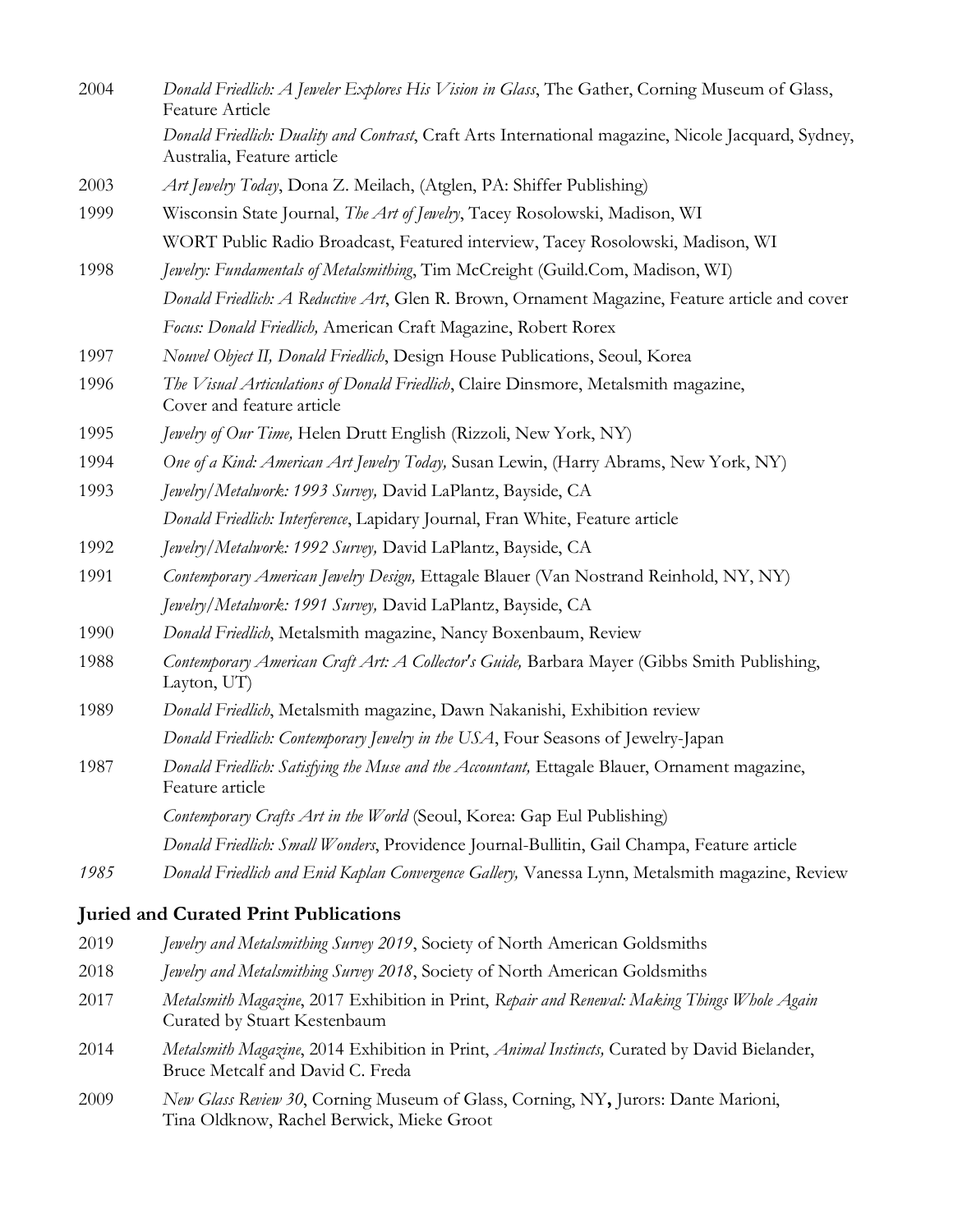|      | Metalsmith Magazine, 2009 Exhibition in Print, Saturated: Metal and Color,<br>Curated by Jamie Bennett and Marilyn da Silva           |
|------|---------------------------------------------------------------------------------------------------------------------------------------|
| 2008 | Metalsmith Magazine, 2008 Exhibition in Print, Equilibrium, Curated by Rachelle<br>Thiewes and Kate Bonansinga                        |
| 2006 | Metalsmith Magazine, 2006 Exhibition in Print,<br>Jurors: Elizabeth Goring, Jo Lauria, Myra Mimlitsch Gray                            |
| 2003 | New Glass Review 24, The Corning Museum of Glass, Corning, NY<br>Jurors: John Perreault, Tina Oldknow, Neil Watson, William Gudenrath |
| 2002 | Metalsmith Magazine, 2002 Exhibition in Print, Jurors: Joe Wood, Helen Shirk, Biba Schutz                                             |
| 1996 | Metalsmith Magazine, 1996 Exhibition in Print, Jurors: Janet Koplos, Pat Flynn, Gaza Bowen                                            |
| 1994 | New Glass Review 16, The Corning Museum of Glass, Corning, NY, Jurors: Donald Kuspit,<br>Susanne K. Frantz, Thomas S. Buechner        |
| 1991 | New Glass Review 12, The Corning Museum of Glass, Corning, NY, Jurors: Thomas S.<br>Buechner, Susanne K. Frantz, Janet Kardon         |
| 1988 | New Glass Review 9, The Corning Museum of Glass, Corning, NY, Jurors: Thomas S.                                                       |

## **CONTINUING EDUCATION**

Buechner, Susanne K. Frantz, Wayne Higby

| 2018 | Making Color, The Studio of the Corning Museum of Glass, Instructor: Chuck Savoie.                                                                |
|------|---------------------------------------------------------------------------------------------------------------------------------------------------|
| 2017 | The Glass Sommelier (glass chemistry), Penland School of Crafts, Penland, NC, Instructors:<br>Mark Peiser and Susie J. Silbert.                   |
|      | Exploring UV Cured Adhesives, The Studio of the Corning Museum of Glass, Corning NY<br>Instructor: Sid Hutter.                                    |
| 2016 | Working in Shallow Space: Bas Relief in Kilnformed Glass, The Studio of the Corning Museum of<br>Glass, Corning, NY. Instructor: Richard Parrish. |
| 2015 | Image Transfer and Photo Sandblasting, The Studio of the Corning Museum of Glass, Corning, NY.<br>Instructor: Denise Stillwagon-Leone.            |
| 2014 | Reality to Abstraction, Kilncasting, The Studio of the Corning Museum of Glass,<br>Corning, NY. Instructor: Steve Klein.                          |
| 2012 | Problem Solving for Glass Casting, The Studio of the Corning Museum of Glass,<br>Corning, NY. Instructor: Daniel Clayman.                         |
| 2012 | Glass Engraving, The Studio of the Corning Museum of Glass, Corning, NY.<br>Instructor: Max Erlacher.                                             |
| 2010 | Power of Light: Traditional Czech Sculpting, Glass Casting, The Studio of the Corning Museum<br>of Glass, Corning, NY. Instructor: Pavel Kopriva. |
| 2009 | Kiln Forming, Glass Workshop, The Studio at the Corning Museum of Glass, Corning,<br>New York. Instructor: Kirstie Rae.                           |
| 2005 | Transposing Ideas into Glass, Coldworking Glass, The Studio of the Corning Museum of Glass,<br>Corning, New York. Instructor: Franz Holler.       |
| 2004 | Patte de Verre Workshop, The Studio of the Corning Museum of Glass.<br>Instructors: Shin-Ichi and Kimiake Higuchi.                                |
| 2004 | Coldworking and Working with UV Glues, The Studio of the Corning Museum of Glass.<br>Instructor: Taylor Lominick.                                 |